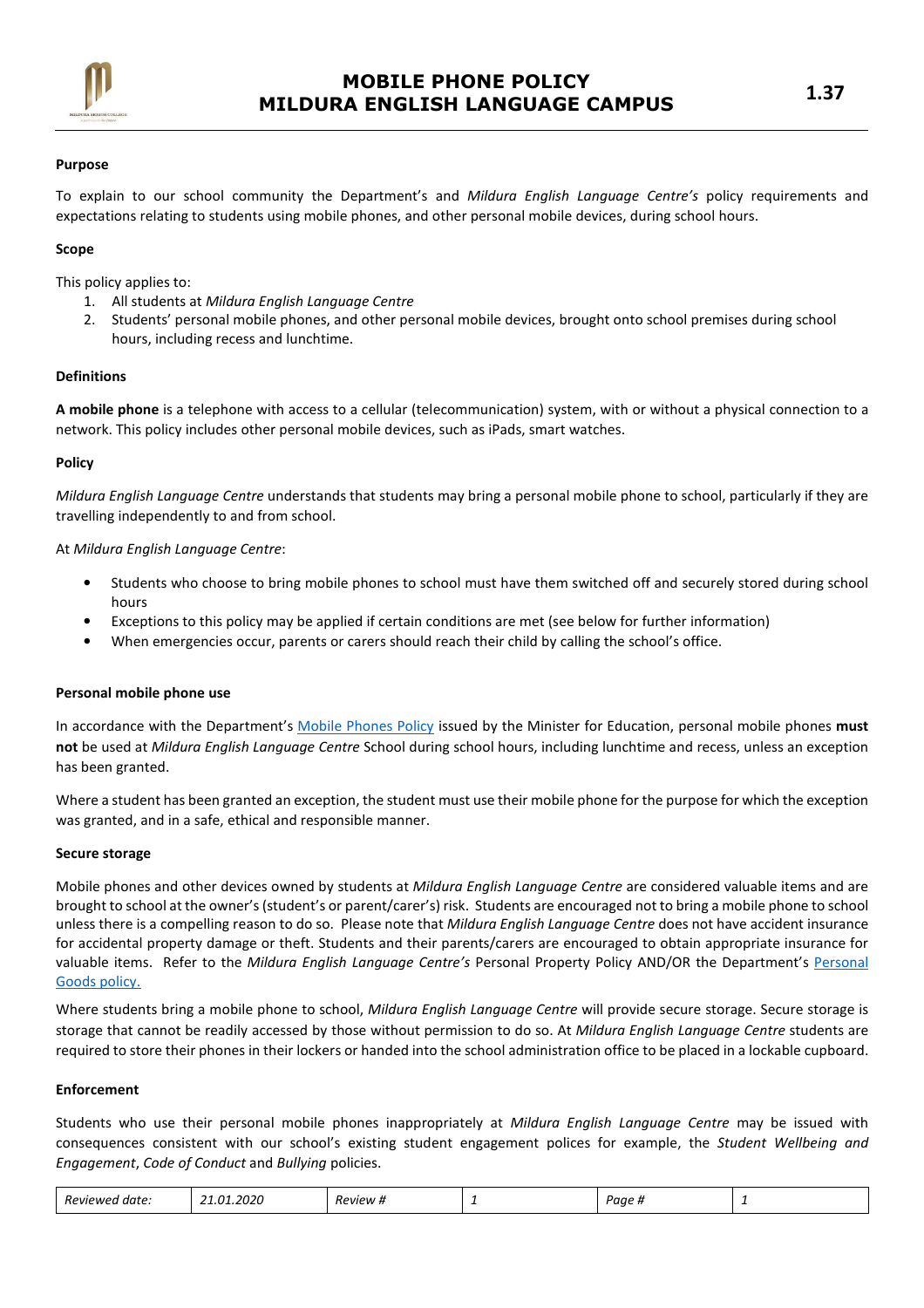

At Mildura English Language Centre inappropriate use of mobile phones is any use during school hours, unless an exception has been granted, and particularly use of a mobile phone:

- in any way that disrupts the learning of others
- to send inappropriate, harassing or threatening messages or phone calls
- to engage in inappropriate social media use including cyber bullying
- to capture video or images of people, including students, teachers and members of the school community without their permission
- to capture video or images in the school toilets, changing rooms, swimming pools and gyms
- during exams and assessments

## Exceptions

Exceptions to the policy:

- May be applied during school hours if certain conditions are met, specifically:
	- o Health and wellbeing-related exceptions; and
	- o Exceptions related to managing risk when students are offsite.
- Can be granted by the principal, or by the teacher for that class, in accordance with the Department's Mobile Phones Policy.

The three categories of exceptions allowed under the Department's Mobile Phones Policy are:

## 1. Learning-related exceptions

| <b>Specific exception</b>                                                                                                       | <b>Documentation</b>                                |
|---------------------------------------------------------------------------------------------------------------------------------|-----------------------------------------------------|
| For students for whom a reasonable adjustment to a learning<br>program is needed because of a disability or learning difficulty | Individual Learning Plan, Individual Education Plan |

## 2. Health and wellbeing-related exceptions

| <b>Specific exception</b>            | <b>Documentation</b>        |
|--------------------------------------|-----------------------------|
| Students with a health condition     | Student Health Support Plan |
| <b>Students who are Young Carers</b> | A localised student record  |

## 3. Exceptions related to managing risk when students are offsite

| <b>Specific exception</b>        | <b>Documentation</b>                   |
|----------------------------------|----------------------------------------|
| Students on excursions and camps | Risk assessment planning documentation |

Where an exception is granted, the student can only use the mobile phone for the purpose for which it was granted.

| -<br>Reviewer<br>"PVIPW.<br>date<br>$\overline{u}$<br>aae<br><br>-<br>. |  |
|-------------------------------------------------------------------------|--|
|-------------------------------------------------------------------------|--|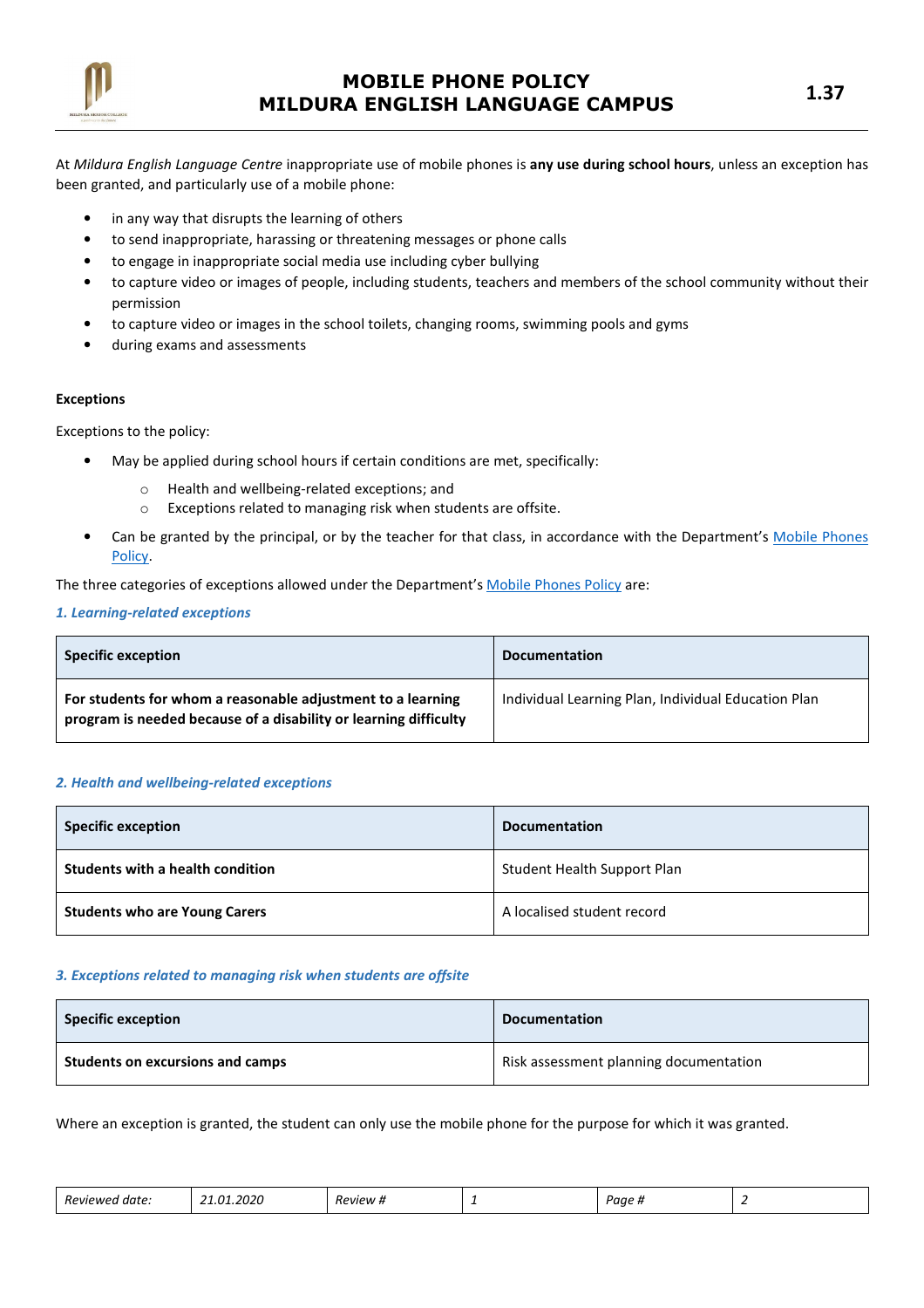

#### Camps, excursions and extracurricular activities

Mildura English Language Centre will provide students and their parents and carers with information about items that can or cannot be brought to camps, excursions, special activities and events, including personal mobile phones.

#### Exclusions

This policy does not apply to

- Out-of-School-Hours Care (OSHC)
- Out-of-school-hours events
- Travelling to and from school
- Students undertaking workplace learning activities, e.g. work experience
- Students who are undertaking VET

# Related policies and resources

This policy should be read in conjunction with the following school policies:

- 1.19 Student Wellbeing and Engagement Policy
- 1.29 Inclusion & Diversity Policy (Includes Equal Opportunity & Sexual Harassment)
- Mobile Phones Department Policy
- Ban, Search and Seize Harmful Items
- Personal Goods Department policy

# Review and Evaluation

| Ratified by:                         | <b>SOP</b>          | Ratified date: | 12.11.2019 |
|--------------------------------------|---------------------|----------------|------------|
| Document Owner:                      | AP Principal - MELC | Reviewed date: | 12.11.2022 |
| S:\Admin\Policy Docs\Policy Register |                     | Review Cycle:  | 3 Yearly   |
| <b>Principal Approval:</b>           |                     |                |            |

| 2020<br>רח<br>-<br>Reviewed<br>, date ' | <i>P</i> eview #<br>. . | - | Page <sub>h</sub> |  |  |
|-----------------------------------------|-------------------------|---|-------------------|--|--|
|-----------------------------------------|-------------------------|---|-------------------|--|--|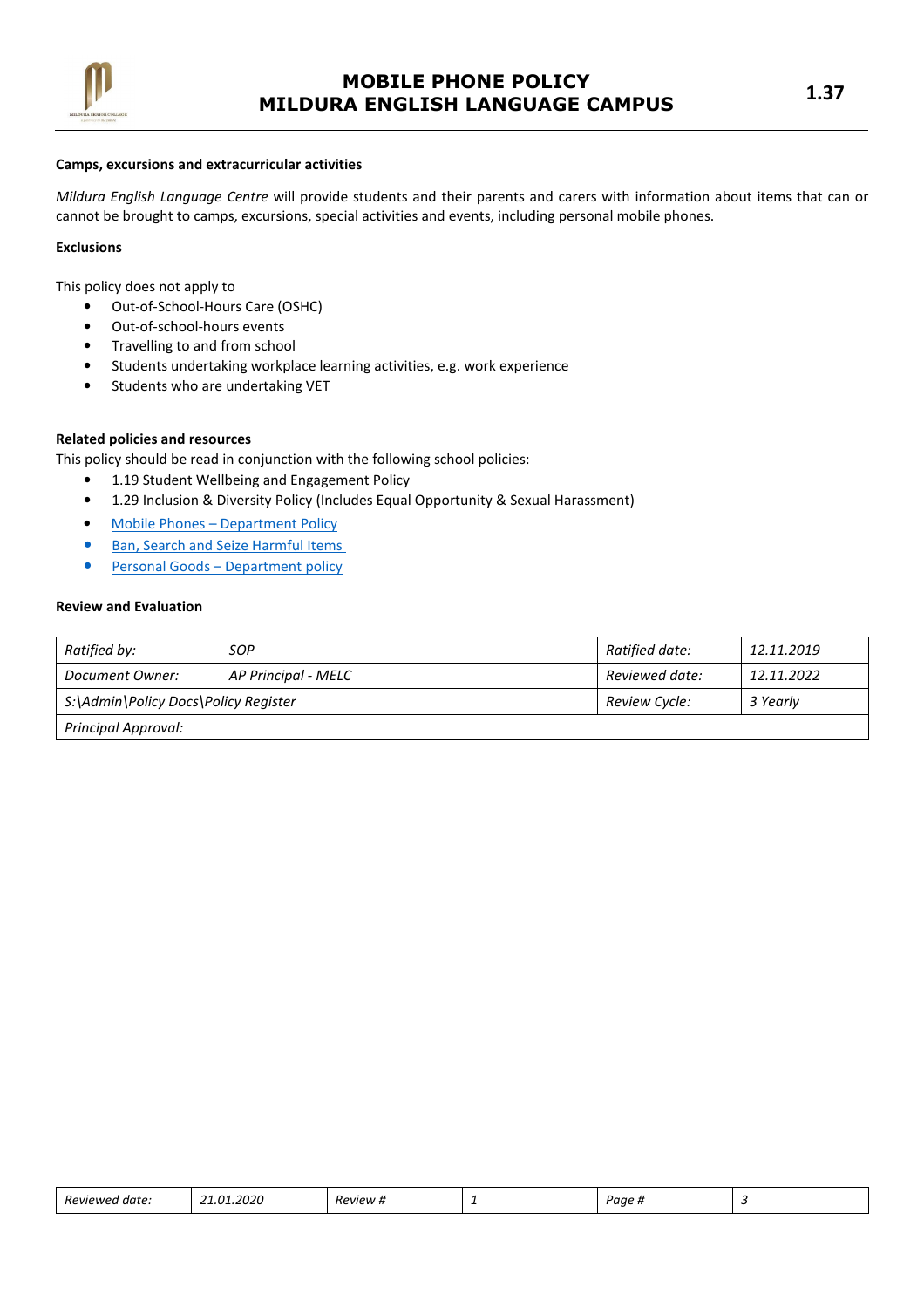

#### APPENDIX A



## MOBILE PHONE EXEMPTION APPLICATION FORM

Mildura English Language Centre aims to support the individual needs of all students. The College recognises for some students Mobile Phones can be required for special personal circumstances, personal health and wellbeing needs and that an exemption from the Mobile Phone Policy (no phone access at school) may be required.

To apply for an exemption students must complete the application form below. If successful students will be issued with an exemption card which must be carried with them at all times whilst at school. Student are not permitted to provide this card to another students under any circumstances and they must show this card when needing to use their mobile phone. Student must only use their phone for the exemption provide and must still maintain a silent and out of sight approach.

| <b>Student Details</b>                                                                                                    |                                                 |                                                                                                                                                                                                                                                                  |              |  |
|---------------------------------------------------------------------------------------------------------------------------|-------------------------------------------------|------------------------------------------------------------------------------------------------------------------------------------------------------------------------------------------------------------------------------------------------------------------|--------------|--|
| <b>Student Name</b>                                                                                                       |                                                 |                                                                                                                                                                                                                                                                  |              |  |
| Pathways                                                                                                                  |                                                 | Year Level                                                                                                                                                                                                                                                       |              |  |
| Signature                                                                                                                 |                                                 |                                                                                                                                                                                                                                                                  | Date         |  |
| <b>Reason for Request</b>                                                                                                 |                                                 |                                                                                                                                                                                                                                                                  |              |  |
| $\Box$ Learning related<br>exemptions                                                                                     | $\Box$ Health & wellbeing<br>related exemptions | $\Box$ Exceptions related to<br>managing risk when students<br>are offsite                                                                                                                                                                                       | $\Box$ Other |  |
| Please provide a brief description as to why<br>this reason requires you to use your mobile<br>phone during school times? |                                                 |                                                                                                                                                                                                                                                                  |              |  |
| Phone use required: e.g. how do you need<br>to use your phone to support your reason<br>whilst at school?                 |                                                 |                                                                                                                                                                                                                                                                  |              |  |
| $\Box$ I acknowledge that the information stated on this application are true and correct.                                |                                                 |                                                                                                                                                                                                                                                                  |              |  |
| student under any circumstances.                                                                                          |                                                 | □ I acknowledge that if my application is successful that I will carry my exemption card at all times whilst at school and show<br>it on request and when I am required to use my mobile phone. If exemption is approved I will not provide my card to any other |              |  |
| Parent/Carers Name                                                                                                        |                                                 |                                                                                                                                                                                                                                                                  |              |  |
| Parent Signature                                                                                                          |                                                 |                                                                                                                                                                                                                                                                  | Date         |  |

|  | Reviewec<br>date.<br>.<br>_____ | 020<br>n1<br>,,<br>_____ | 'PVIPW<br>_____ | - | Paae<br>$\sim$ |  |
|--|---------------------------------|--------------------------|-----------------|---|----------------|--|
|--|---------------------------------|--------------------------|-----------------|---|----------------|--|